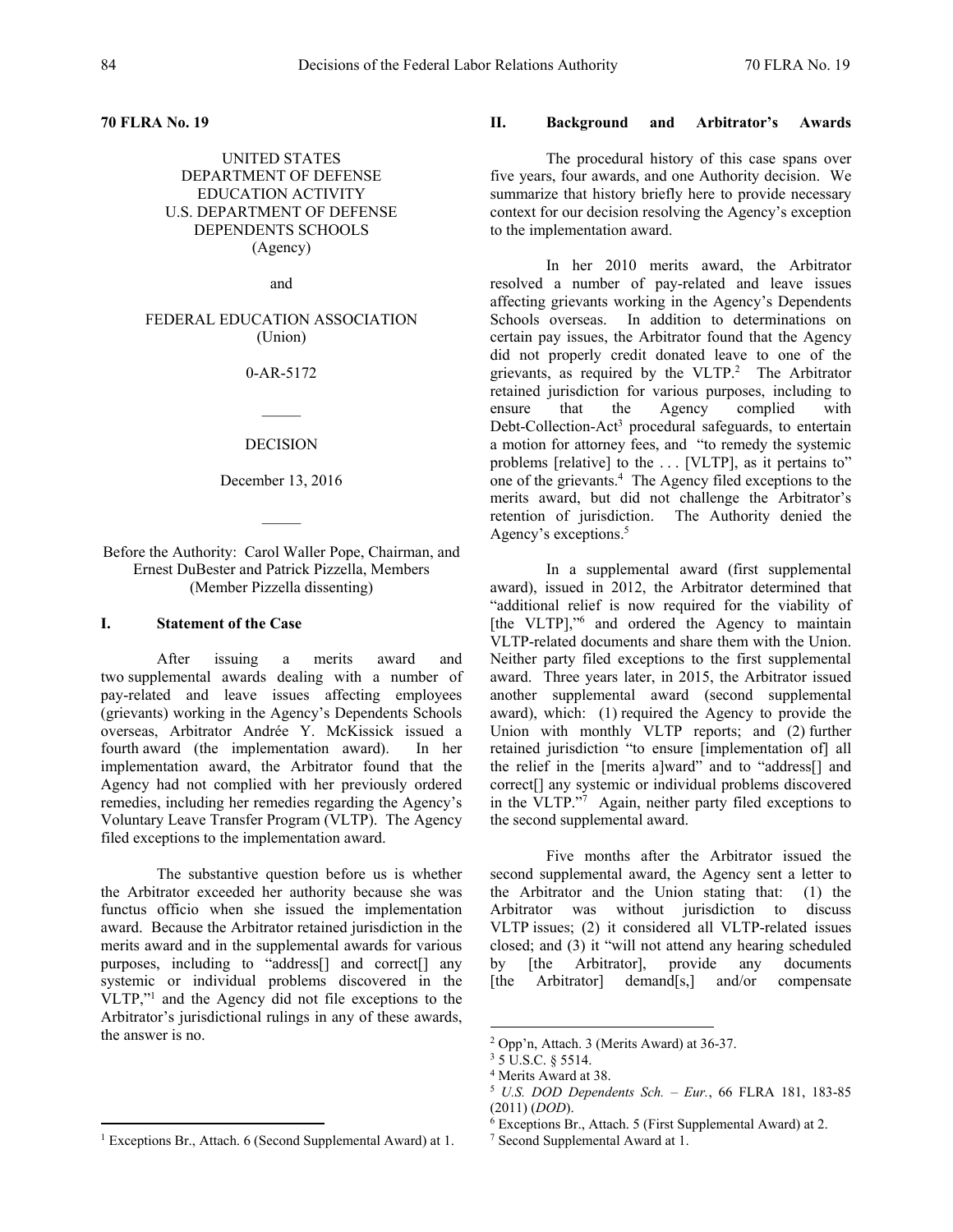[the Arbitrator] for further work."<sup>8</sup> In response, the Union sent the Arbitrator a draft implementation award – which she subsequently adopted – and requested the Arbitrator to: "[p]lease submit a bill to each of [the parties] for [her] services. If [the Agency] refuses to pay, [the Union] will add that to the [unfair-labor-practice (ULP) charge]. If [the Arbitrator] like[s], [the Union] will pay [the Agency's] half until [the Union] prevail[s] in the ULP for reimbursement."9

In an email response, the Agency objected to the Union's proposed payment arrangement, and restated its position that the Arbitrator was without jurisdiction to issue the implementation award. The Union replied. Regarding payment matters, the Union asked the Arbitrator to "bill [the Agency] for half of [her] services" to "avoid any inference of impropriety."<sup>10</sup> The Union also requested the Arbitrator to "offer [the Agency] a [h]earing"<sup>11</sup> and an opportunity to brief the jurisdictional issue. But after the Agency did not provide "a response . . . in regards to a hearing or a brief on the jurisdictional issue,"12 the Arbitrator issued the implementation award before us, which states, in its entirety:

> [The Agency] is in noncompliance with the [merits and supplemental a]wards in these cases[, including the merits award] dated May 26, 2010, upheld by the [Federal Labor Relations Authority (FLRA)] on September 26, 2011, the [first s]upplemental [a]ward dated June 20, 2012, which was not appealed, and the [second s]upplemental [a]ward dated May 12, 2015, which was not appealed. [The Agency] is hereby immediately ordered to comply. This [implementation a]ward is issued so that [the Union] can file a[ ULP c]harge with the FLRA for enforcement proceedings.<sup>13</sup>

The Agency filed exceptions to the implementation award, and the Union filed an opposition to the Agency's exceptions.

# **III. Preliminary Matters: Some of the Agency's exceptions are untimely.**

 In its exceptions, the Agency argues that the Arbitrator exceeded her authority by: (1) improperly assigning herself open-ended jurisdiction over VLTP issues; and (2) issuing the implementation award because "there was no further VLTP relief due under the [m]erits [a]ward."<sup>14</sup>

Under  $\S$  2425.2(b) of the Authority's Regulations, the time limit for filing exceptions to an arbitration award is thirty days after the date of service of the award.15 If no exceptions are filed within that thirty-day period, then the award becomes final and binding.<sup>16</sup> As discussed above, neither party filed exceptions within thirty days of either supplemental award. Therefore, the supplemental awards are final and binding.17

After the Agency filed its exceptions to the implementation award, the Authority's Office of Case Intake and Publication (CIP) issued an order to show cause why the Agency's exceptions should not be dismissed as untimely.<sup>18</sup> Specifically, CIP issued the order because the Agency's exceptions appeared to focus on issues addressed by the supplemental awards, and "not the *implementation* award [that is] before the Authority."19 The order gave the Agency an opportunity to file a response, and the Union an opportunity to respond to the Agency's response. Both the Agency and the Union filed responses.

 $\overline{a}$ 

<sup>8</sup> Exceptions Br., Attach. 4 at 1.

<sup>9</sup> Exceptions Br., Attach. 7 at 4.

<sup>10</sup> *Id.* at 2.<br><sup>11</sup> *Id.* <sup>12</sup> *Id.* at 1.

<sup>&</sup>lt;sup>13</sup> Implementation Award at 1.

<sup>&</sup>lt;sup>14</sup> Exceptions Br. at 10.<br><sup>15</sup> 5 C.F.R. § 2425.2(b); *see also* 5 U.S.C. § 7122(b).

<sup>&</sup>lt;sup>16</sup> 5 U.S.C. § 7122(b); *e.g., U.S. Dep't of VA, Northport VA* 

*Hosp., Northport, N.Y.*, 67 FLRA 325, 326 (2014) (*Northport*). <sup>17</sup> 5 U.S.C. § 7122(b); *e.g., Northport*, 67 FLRA at 326. <sup>18</sup> Order to Show Cause (Aug. 9, 2016) at 4.

<sup>19</sup> *Id.* at 3.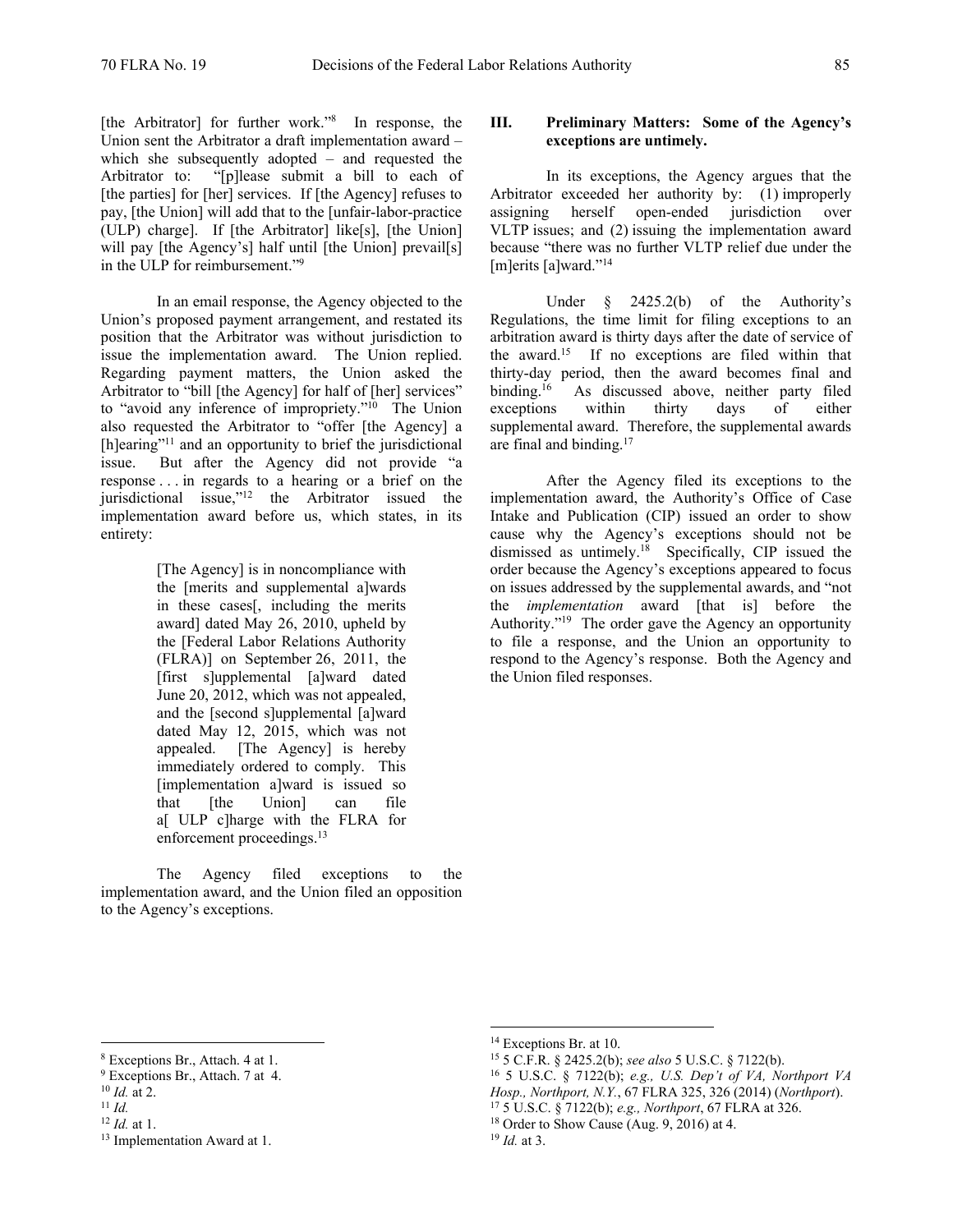A. We will not consider the Union's response.

 As discussed above, the order to the Agency gave the Union an opportunity to file a response to the Agency's response. The Union filed its response on September 28, 2016, electronically, using the FLRA's eFiling system. But eFiling is not an authorized method for filing a response to an Authority order.<sup>20</sup> Subsequently, CIP issued the Union an order to show cause why the Union's response should be considered. The order provided that "failure to respond to or comply with this order ... will result in the Authority not considering the Union's response."21 The Union did not file a reply to the order. Accordingly, we will not consider the Union's response.

> B. The two Agency exceptions identified above are untimely.

We dismiss the two Agency exceptions identified above because they are untimely. These exceptions do not challenge the implementation award's sole finding that the Agency has failed to comply with the Arbitrator's earlier awards.<sup>22</sup> Rather, these exceptions challenge the *supplemental* awards, in which the Arbitrator specifically retained jurisdiction to further address the "viability of [the VLTP],"23 "including addressing and correcting any systemic or individual problems discovered in the VLTP."24

The time for the Agency to raise these exceptions was before the supplemental awards became final and binding. But the Agency did not. Indeed, even when the Agency filed its exceptions to the merits award, it did not challenge the Arbitrator's retention of jurisdiction in that award, including with regard to  $VLTP$ -related issues.<sup>25</sup> These exceptions are therefore untimely.

The Agency contends that its failure to file timely exceptions does not bar its claim that the Arbitrator lacked jurisdiction to issue the implementation award because "jurisdictional challenges may be raised at any time."<sup>26</sup> The decisions on which the Agency relies<sup>27</sup> do not support this contention. The Authority has

 $\overline{a}$ 

21 Order to Show Cause (Oct. 6, 2016) at 2. 22 *See* Implementation Award at 1. 23 First Supplemental Award at 2.

stated that a challenge to the Authority's subject-matter jurisdiction may be raised at any time. $28$  But the Authority has distinguished this principle from the principles applicable to cases where a party is "not questioning the jurisdiction of the Authority" but instead is "questioning for the first time in its exception the jurisdiction of the [a]rbitrator to resolve the grievance."<sup>29</sup> And the Authority has expressly declined to follow the decisions that the Agency cites to the extent that those decisions suggest that a challenge to an arbitrator's jurisdiction to resolve a grievance cannot be time-barred.<sup>30</sup> Here the Agency's first objection to the Arbitrator's jurisdiction was a letter "notifying the Arbitrator that the Agency considered . . . her jurisdiction to have ended,"31 sent after the Arbitrator's first and second supplemental awards became final and binding.

Accordingly, we dismiss these Agency exceptions as untimely.

## **IV. Analysis and Conclusions: The Arbitrator did not exceed her authority because she was not functus officio when she issued the implementation award.**

In its remaining exception, the Agency argues that the Arbitrator exceeded her authority because she was functus officio when she issued the implementation award.<sup>32</sup> Arbitrators exceed their authority when they fail to resolve an issue submitted to arbitration, resolve an issue not submitted to arbitration, disregard specific limitations on their authority, or award relief to those not encompassed within the grievance.<sup>33</sup>

Under the doctrine of functus officio, once an arbitrator resolves matters submitted to arbitration, the arbitrator is generally without further authority.34 Consistent with this principle, the Authority has found that, unless an arbitrator has retained jurisdiction or received permission from the parties, the arbitrator exceeds his or her authority when reopening and reconsidering an original award that has become final and binding.<sup>35</sup> However, where an arbitrator retains jurisdiction to resolve disputes over interpretation or

- <sup>28</sup> *INS*, 40 FLRA at 51-52. 29 *NPS*, 55 FLRA at 195. 30 *See U.S. Dep't of the Treasury, IRS, Wash., D.C*., 56 FLRA
- 935, 936-937 (2000) (declining to follow *AFGE* & *INS*). 31 Resp. at 3.

- <sup>32</sup> Exceptions Br. at 8-10.
- <sup>33</sup> *NAGE, SEIU, Local 551*, 68 FLRA 285, 286 (2015) (citing *AFGE, Local 1617, 51 FLRA 1645, 1647 (1996)).*<br><sup>34</sup> *E.g., SSA, 63 FLRA 274, 278 (2009).*<br><sup>35</sup> *See U.S. DOJ, Fed. BOP, Fed. Corr. Complex,*
- 

 $20$  5 C.F.R. § 2429.24(e).

 $^{24}$  Second Supplemental Award at 1.<br> $^{25}$  DOD, 66 FLRA at 182-83.

<sup>&</sup>lt;sup>26</sup> Resp. to Order to Show Cause (Resp.) at 3.

<sup>27</sup> *U.S. Dep't of the Interior, Nat'l Park Serv., Golden Gate Nat'l Recreation Area, S.F., Cal.,* 55 FLRA 193, 195 (1999) (*NPS*); *AFGE, Local 916*, 47 FLRA 150, 153 (1993) (*AFGE*); *U.S. DOJ, INS, El Paso, Tex.,* 40 FLRA 43 (1991) (*INS*).

*Coleman, Fla.*, 66 FLRA 300, 302 (2011) (citing *Overseas Fed'n of Teachers, AFT, AFL-CIO*, 32 FLRA 410, 415 (1988)).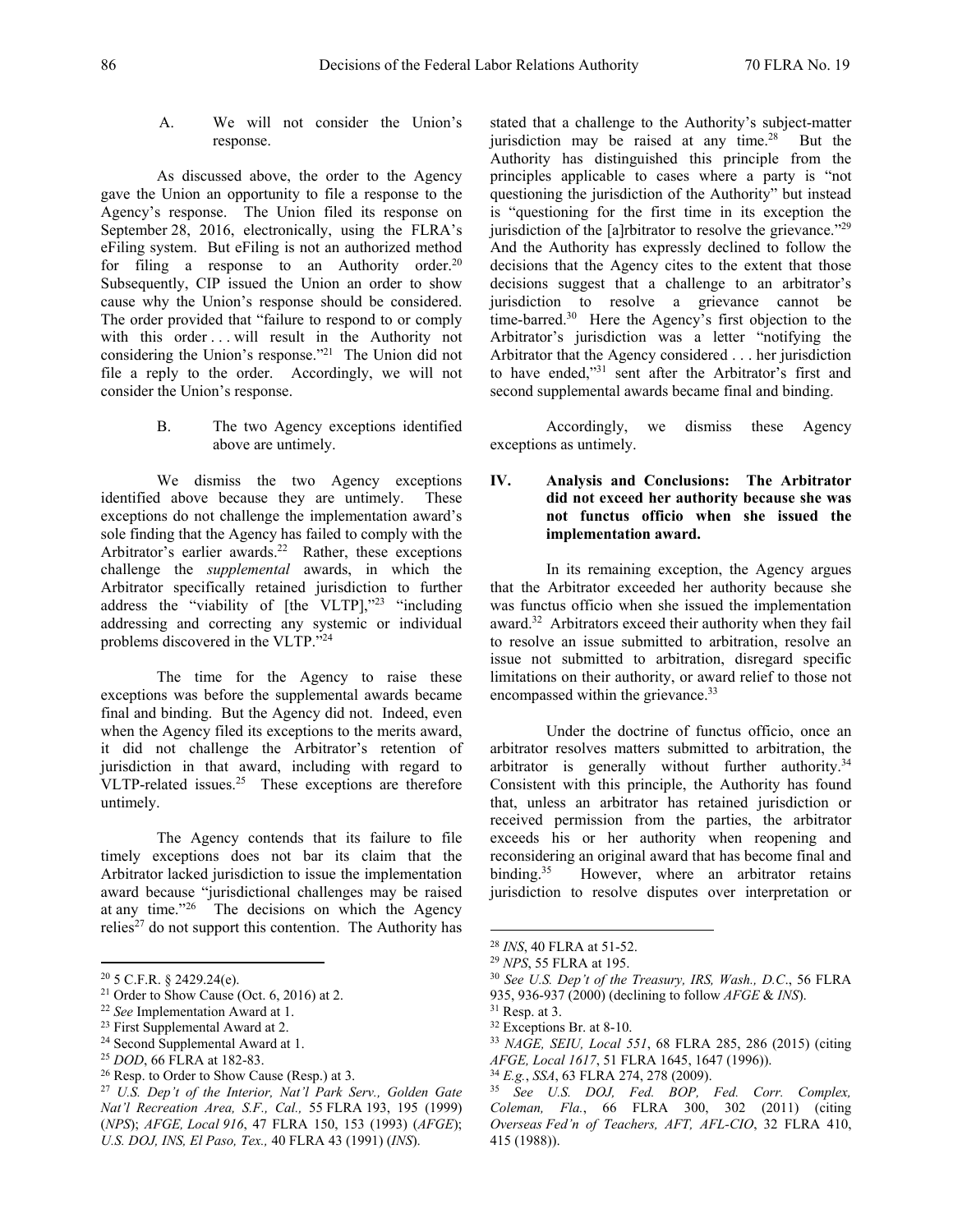implementation of an award, the arbitrator may issue a supplemental award resolving such disputes without a joint request from the parties.<sup>36</sup>

The Agency argues that because the merits award's single VLTP "issue was resolved when the grievant was made whole,"37 the Arbitrator could not issue further awards. However, the Agency's functus officio exception does not challenge the implementation award's finding that the Agency failed to comply with the merits award and the two supplemental awards.

Moreover, in the merits award, the Arbitrator retained jurisdiction to resolve certain Debt-Collection-Act issues and "systemic" and individual problems relating to the VLTP.38 The Arbitrator exercised this jurisdiction when she awarded "additional relief . . . for the viability of th[e VLTP]"39 in her first supplemental award, and reaffirmed in her second supplemental award her retention of jurisdiction to "address[] and correct[] any systemic or individual problems discovered in the VLTP."40 And absent a timely challenge by the Agency, these awards became final and binding. The Arbitrator's actions in the implementation award, addressing implementation issues relating to all of her previous, final and binding awards, exercised the jurisdiction she retained in those previous awards<sup>41</sup>

Accordingly, we deny the Agency's exceeds-authority exception claiming that the Arbitrator was functus officio when she issued the implementation award.42

## **V. Decision**

 $\overline{a}$ 

 We dismiss, in part, and deny, in part, the Agency's exceptions.

<sup>36</sup> *See AFGE, Local 1156 & Laborers' Int'l Union, Local 1170*,

<sup>57</sup> FLRA 602, 603 (2001) (*Local 1156*). 37 Exceptions Br. at 10.

<sup>38</sup> Merits Award at 38.

<sup>39</sup> First Supplemental Award at 2.

 $40$  Second Supplemental Award at 1.<br> $41$  See Local 1156, 57 FLRA at 603.

<sup>&</sup>lt;sup>42</sup> The Agency's statement in its exceptions that the implementation award "raises issues of arbitrator impartiality," Exceptions Br. at 12, suggests that the Agency may have intended to argue that the Arbitrator was biased. However, the Agency does not state that the Arbitrator was biased, and on the exceptions form the Agency filed, where the form asks, "Are you arguing that the Arbitrator was biased?", the Agency responded, "No." Exceptions Form at 6. Moreover, the Agency makes its "impartiality" statement in its exceptions brief as part of its argument that the Arbitrator exceeded her authority. In these circumstances, the Agency's statement does not raise a bias exception.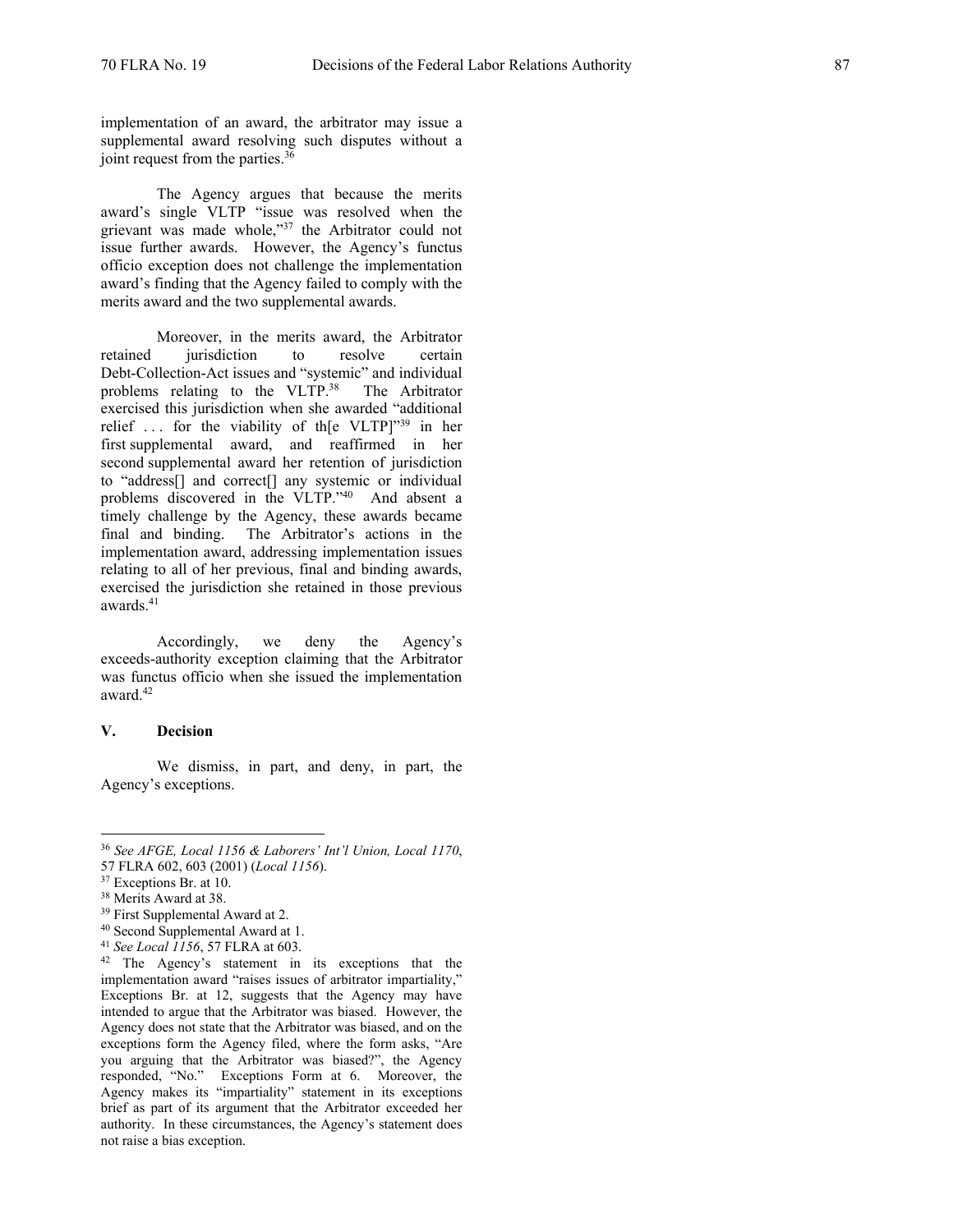## **Member Pizzella, dissenting:**

Let's start here. No arbitrator has the power to restart or override the statutory clock that Congress created to determine when an unfair-labor-practice (ULP) charge is timely or untimely.<sup>1</sup> Arbitrator Andrée McKissick, however, did just that and proceeded as though a statutory limitation is merely a suggestion and that she may dictate to the General Counsel of the Federal Labor Relations Authority (FLRA) when that clock will start ticking.

The Arbitrator calls the December 2015 document, issued under her signature, a "[s]upplemental [a]ward"2 (even though she did not draft it or have the authority to issue it). The Federal Education Association (FEA) calls it a "game."<sup>3</sup> My colleagues call it an "implementation award."4 The Department of Defense Dependents Schools (DODDS) calls it a "bribe."5 What I am certain of is that this is not what Congress had in mind when it created the framework for collective bargaining in the federal government. The Federal Service Labor-Management Relations Statute<sup>6</sup> (the Statute), according to Congress, was to "facilitate[] and encourage[] the amicable settlement<sup>[]</sup> of disputes."<sup>7</sup>

Under the Statute, the question of whether or not a ULP is timely is left to the sole discretion of the Authority's General Counsel and cannot be resurrected by arbitral fiat.<sup>8</sup> Congress also never intended for arbitrators to have the ability to fundamentally redefine parties' disputes and then define their own jurisdiction for as long as they can and then bill the parties for their services which result from the arbitrator extending his or her own jurisdiction. (As I have said many times before, let's not forget, it is the American taxpayer that gets stuck paying these costs).9

Oddly enough, it seems that neither the FEA nor the Arbitrator want this dispute to ever end. The dispute began in February 200710 and continues to drag on with no end or final resolution in sight. Several weeks before

 $\overline{a}$ 

<sup>8</sup> *Id.* § 7118 (a)(4).

that, the Apple iPhone was unveiled but during the same time the parties here have engaged in battle, Apple productively developed and released six updates to one of the most revolutionary products of all time.<sup>11</sup> In stark contrast, the parties have not been able to resolve this never-ending dispute.

 FEA initiated the grievance on behalf of *eighteen* employees of DODDS, who were specifically *named* in the grievance.<sup>12</sup> Those named grievants complained about a variety of pay issues. Another employee (John Davatelis) was added to the grievance but his complaint was that he believed that DODDS wrongfully denied him leave transfers under the Voluntary Leave Transfer Program (VLTP).13 But by the time the grievance made its way to arbitration in 2009, *five* of the *eighteen* pay-dispute grievants had been made whole and withdrew from the grievance, leaving *fourteen* grievants, *including* Davatelis.14 FEA proceeded to arbitration on behalf of these *fourteen* grievants.

Arbitrator McKissick was selected as the arbitrator, conducted a hearing in June 2009, and issued an award in May 2010. In that award, Arbitrator McKissick determined that the *thirteen pay-dispute grievants* were entitled to reimbursements in various amounts15 and that *Davatelis* was entitled to reimbursement in the amount of \$5000 for transferred leave that had not been credited to his account.16

DODDS appealed the award, but the Authority denied its exceptions.<sup>17</sup> On appeal, the FEA unsuccessfully tried to convince the Authority to extend the scope of its grievance to include additional employees and other issues (such as "systemic problems" with DODDS's VLTP program) because Arbitrator McKissick in the award had tried to assert continuing jurisdiction over those matters.18 The Authority, however, made it abundantly clear that Arbitrator McKissick's continuing authority was limited to the remaining *thirteen* pay-dispute grievants and to Davatelis' *claim* for reimbursement and to ensure that those reimbursements were made.<sup>19</sup>

 $1$  *See* 5 U.S.C. § 7118 (a)(4).

 $2$  Award at 1.

<sup>&</sup>lt;sup>3</sup> Exceptions, Attach. 7 at 1.

<sup>&</sup>lt;sup>4</sup> Majority at 3.

<sup>&</sup>lt;sup>5</sup> Exceptions, Attach. 7 at 2.

<sup>6</sup> 5 U.S.C. §§ 7101-7135.

 $^7$  *Id.* at § 7101(a)(1)(B).

<sup>9</sup> *U.S. DHS, CBP*, 67 FLRA 107, 112 (2013) (Concurring Opinion of Member Pizzella).

 $10$ <sup>I0</sup> It is worth noting that the parties have been in dispute over various pay and reimbursement problems since at least September 2003. 2010 Award at 30.

<sup>11</sup> https://en.wikipedia.org/wiki/IPhone.

 $12\ 2010$  Award at 1, 3.

<sup>13</sup> *Id.* at 14, 20, 28, 36. 14 *U.S. DOD Dependents School – Eur.*, 66 FLRA 181, 182 (2011) (*DOD*).

<sup>&</sup>lt;sup>15</sup> 2010 Award at 40.

<sup>16</sup> *Id.* at 38.

<sup>17</sup> *DOD*, 66 FLRA at 183-85.

<sup>18</sup> *Id*. at 184.

<sup>19</sup> *Id*.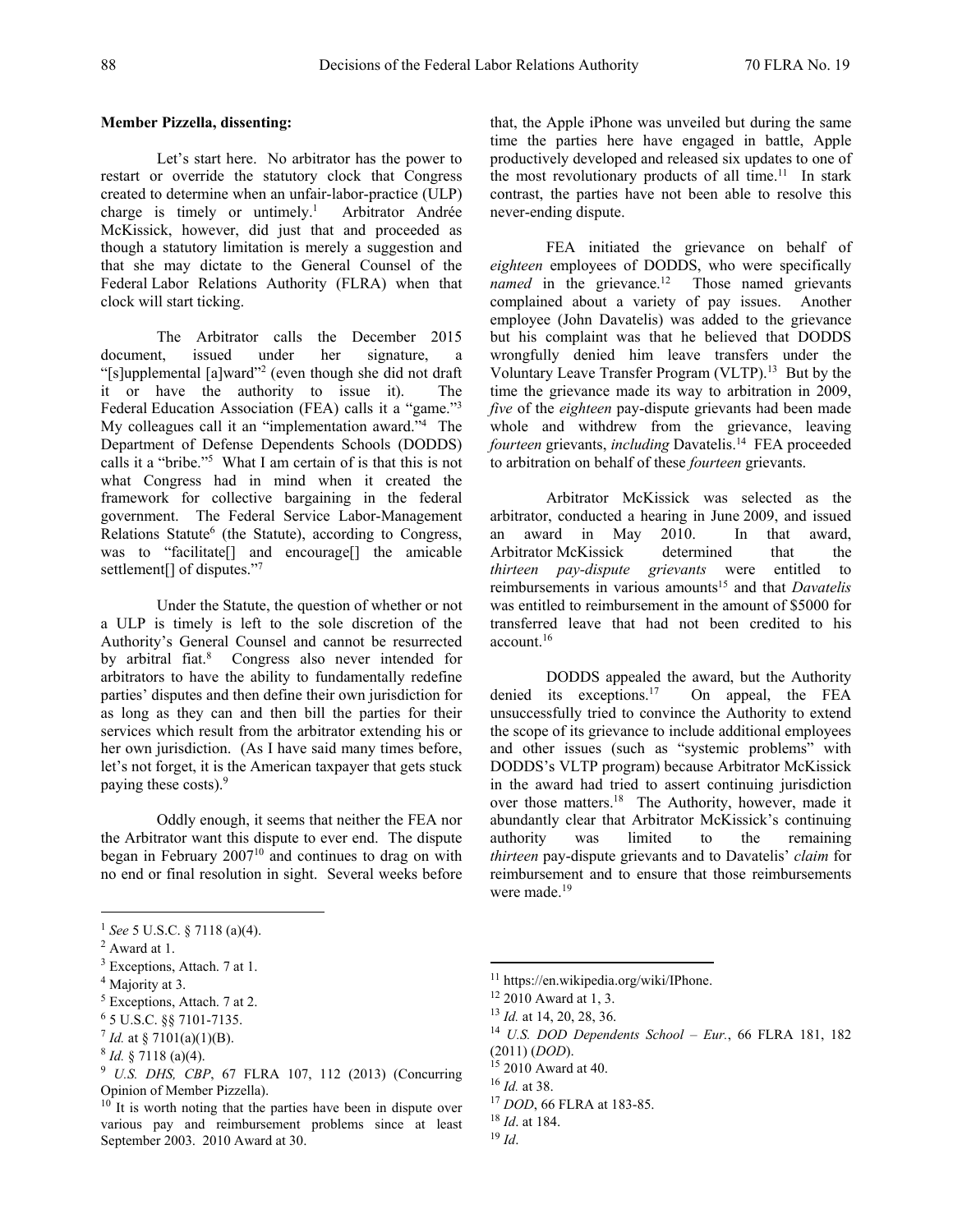After the decision in *U.S. DOD Dependents School – Europe (DOD)*,<sup>20</sup> Davatelis was made whole (a fact which FEA does not dispute), but FEA nonetheless continued to go back to Arbitrator McKissick (over the objection of DODDS) time and again to argue that DODDS had not complied with the 2010 award.<sup>21</sup> Contrary to the limited jurisdiction which the Authority delineated for her in *DOD*, Arbitrator McKissick unilaterally extended her own jurisdiction in two "supplemental" awards in June 2012 and May 2015, following a habit she had developed while serving as arbitrator in other agency-union disputes.<sup>22</sup>

In 2012 and 2015, as relevant here, Arbitrator McKissick issued new awards which approved the addition of a new grievant (who was not one of the fourteen grievants approved by the Authority in *DOD*) to Davatelis' grievance and ordered DODDS to reform its VLTP program until she confirmed its "viability."23

DODDS raises a number of exceptions, but my colleagues summarily dismiss most and refuse to consider the merits of those. According to the majority, DODDS should have filed exceptions after the unauthorized awards in 2012 and 2015 and is now precluded from doing so.<sup>24</sup>

But the majority misses a key point. Under precedent which the majority has consistently applied, and which it reaffirmed just one month ago in *AFGE,* 

 $\overline{a}$ 

*Local 2145*, 25 DODDS was in a proverbial catch-22 – had DODDS filed exceptions to those awards, the majority would most certainly have dismissed them as interlocutory.

In *AFGE, Local 2145*, the majority held that exceptions are "interlocutory[] when the arbitrator . . . decline[s] to make a final disposition as to a remedy."26 In the same decision, however, the majority said that exceptions are not interlocutory "whe[n] an arbitrator has retained jurisdiction *solely to assist* the parties in the implementation of awarded remedies."27 But then, as relevant to this case, the majority went on to hold that when a compensation remedy depends on *the completion of additional steps*, such as "*audit results*," the award is *interlocutory, not final*. 28

By the time Arbitrator McKissick issued the 2012 and 2015 awards, DODDS had already made Davatelis whole, but those awards had nothing to do with the "amount of [his] monetary relief."29 Instead, Arbitrator McKissick (similar to what she did at least six times in  $HUD I - HUD VI$ <sup>30</sup> unilaterally ordered DODDS to take additional steps $31 -$  to create an entirely new auditing "process"32 and to prepare specific, ongoing reports which were to be submitted to her for her approval until she alone determined that DODDS's VLTP program had achieved "viability"<sup>33</sup> – which are no different to any meaningful extent than the additional steps which the arbitrator in *AFGE, Local 2145* ordered. Accordingly, even had DODDS filed exceptions to those awards, there is no reason to believe that my colleagues would not have dismissed them as interlocutory.

Therefore, DODDS' exceptions are not untimely.

Arbitrator McKissick also exceeded her authority when she mandated that DODDS add a new grievant beyond the "fourteen . . . who had not withdrawn" from the grievance in *DOD*.<sup>34</sup> In this respect, it is quite clear that she exceeded the "limited" jurisdiction which the Authority delineated for her in *DOD.35* 

<sup>20 66</sup> FLRA 181.

<sup>21 2012</sup> Award at 2.

<sup>22</sup> In *U.S. Dep't of HUD*, 68 FLRA 631, 636 (2015) (*HUD V*) (Dissenting Opinion of Member Pizzella), I noted that Arbitrator McKissick *for fourteen years* managed to extend her authority to include additional grievants, new issues, and new and creative remedies that had nothing to do with the original grievance or the original violation which she found. *See also U.S. Dep't of HUD*, 69 FLRA 213, 224 (2016) (*HUD VI*) (Dissenting Opinion of Member Pizzella). By her *thirteenth* award, Arbitrator McKissick had managed to turn a simple classification dispute (which was not grievable from the outset) into a remedy for the National Council of HUD Locals 222 requiring the reclassification and upgrade of 73% of HUD's General Schedule (GS) workforce in forty-two (42) job series. Arbitrator McKissick determined that her services were required for an indefinite period to enforce compliance with her never-ending supplemental awards. As one might guess, that award is still not final (as of the date of this decision). *Id*. at 224-25. On November 3, 2016, the Authority ruled on, incorrectly in my view, another dispute concerning Arbitrator McKissick's self-perpetuating jurisdiction. *See U.S. Dep't of HUD*, 70 FLRA 38, 40 (2016) (*HUD VII*) (Dissenting Opinion of Member Pizzella).

<sup>&</sup>lt;sup>23</sup> 2012 Award at 2.

<sup>24</sup> Majority at 3-4.

<sup>25 69</sup> FLRA 563, 564 (2016) (*AFGE, Local 2145*) (Member Pizzella dissenting).

<sup>26</sup> *Id.* at 564.

<sup>27</sup> *Id*. (emphasis added).

<sup>28</sup> *Id*. at 565 (emphasis added).

<sup>29</sup> *Id*. at 564.

<sup>30</sup> *See* n.22 supra.

<sup>31</sup> *AFGE, Local 2145*, 69 FLRA at 564.

<sup>32 2012</sup> Award at 2.

<sup>33</sup> *Id*. 34 *DOD*, 66 FLRA at 184.

<sup>35</sup> *Id*.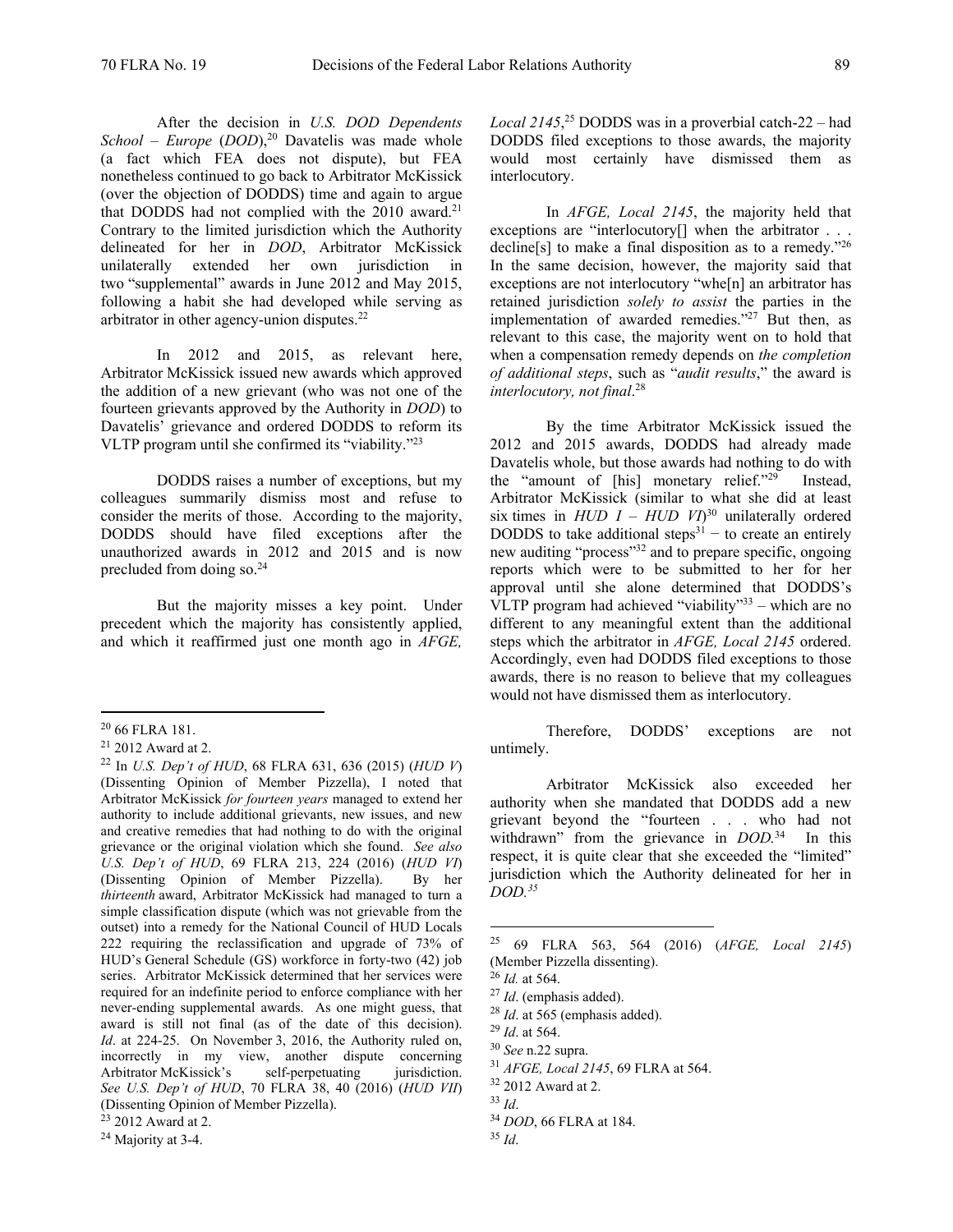Therefore, I do not agree that DODDS's<br>ns – concerning Arbitrator McKissick's exceptions − concerning Arbitrator McKissick's self-perpetuating open-ended jurisdiction, ordering relief to a new grievant, and assuming jurisdiction over "continuing issues" with the VLTP program<sup>36</sup> all of which go beyond the limited continuing jurisdiction approved by the Authority in *DOD −* may be summarily dismissed.

I would conclude that the December 2015 award, which purports to enforce the 2012 and June 2015 awards, is contrary to law because, as discussed above, Arbitrator McKissick had no authority (i.e., was "functus officio") to issue either of those awards.

 DODDS also directly challenges the "impartiality" of Arbitrator McKissick.

After the June 2015 award, FEA's General Counsel Bill Freeman missed the deadline to file what would have been a timely ULP charge with the Authority's General Counsel (to complain that the Agency had not complied with the unauthorized awards). Freeman pleaded with Arbitrator McKissick to help him win the "*game* created by . . . the FLRA*.*"*37* 

According to Freeman's interpretation of the rules for this "game," Arbitrator McKissick could sign the document *(conveniently drafted for her signature so she would have to do nothing at all*), which became the December 2015 "supplemental award," and thereby help him circumvent the 180-day filing deadline imposed by 5 U.S.C.  $\S 7118(a)(4)(A)$  and (B), the statutory rules which made his ULP untimely. To sweeten the pot just a bit more (for the specific benefit of Arbitrator McKissick), Freeman promised that FEA would immediately "pay [for all of] our and [DODDS's] share" of the fees which Arbitrator McKissick had billed to both parties in return for Arbitrator McKissick's signature.<sup>38</sup> Under this scheme, Freeman would use the ULP process to collect DODDS's share of the fees after Arbitrator McKissick went along with his scheme.<sup>39</sup>

DODDS "object[ed]" vigorously to Freeman's "unseemly proposal"<sup>40</sup> and described it as an "attempt<sup>[]</sup> to *buy* (*bribe*) an award"41 from Arbitrator McKissick and "evad[e] the dilemma that the FLRA has . . . told [them] they are in."42 DODDS also directly challenges the "impartiality" of Arbitrator McKissick. According to

 $\overline{a}$ 

DODDS, when Arbitrator McKissick signed the award (to which her sole contribution was "add[ing an] accent mark" above her first name<sup>43</sup>) without giving DODDS any "opportunity . . . to defend its position" in an impartial hearing,<sup>44</sup> she created an impermissible "conflict of interest" and became "an active participant [rather than a neutral] in a collective<sup>[-</sup>]bargaining dispute."45

The majority refuses to even consider these serious allegations. My colleagues are technically correct that when DODDS completed the Authority's thirteen-page exceptions form it answered "no" to the question that asks if a "bias" claim is being raised.<sup>46</sup> In all meaningful respects, however, DODDS's arguments meet *all* of the *requirements* that are set forth in the Authority's regulations.47 On this point, the majority fails to explain why it makes sense to give *more* weight to a one-word answer on an "optional" form<sup>48</sup> (which contains over eighty questions and is intended to serve, not as a procedural requirement, but as a *guide* to a party filing exceptions) than it would give to arguments that are detailed throughout DODDS's exhaustive brief and documentary evidence acknowledged by both parties.

As I have noted before, "I do not believe that the Authority should go out of its way to catch parties in technical trapfalls and summarily dismiss otherwise meritorious arguments."49 Therefore, I would consider the exceptions that challenge Arbitrator McKissick's impartiality and impermissible self-interest.

Last year in *Independent Union of Pension Employees for Democracy & Justice* (*UPE*), my colleagues and I unanimously reaffirmed that when an arbitrator's award "concerns the arbitrator's *own employment* for what may be an extended period of time, *impermissible self-interest* requires the arbitrator's disqualification and 'allowing an arbitrator to rule on his or her own contested extended appointment creates *a risk of unfairness so inconsistent with the basic principles of justice*.'"50 We held that, under such circumstances, "the arbitrator's award must be *automatically vacated*."51 The Authority has also held that an arbitrator demonstrates "bias" when: an award is "procured by improper means," the arbitrator shows "partiality," or the arbitrator engages

- 
- 44 *Id.* at 2.<br>45 *Id.*<br>46 Majority at 6 n.42.<br>47 *See* 5 C.F.R. § 2425.4(a).

<sup>36 2012</sup> Award at 2.

 $37$  Exceptions, Attach. 7 at 1 (emphasis added).

<sup>38</sup> *Id.* at 5

<sup>39</sup> *Id.* at 4.

<sup>40</sup> Exceptions Br. at 12.

<sup>41</sup> Exceptions, Attach. 7 at 2 (emphasis added). 42 *Id*.

 $43$  *Id.* at 4.

<sup>48</sup> *Id.* § 2425.4(d). <sup>48</sup> *Id.* § 2425.4(d). <sup>49</sup> *U.S. Dep't of the Treasury, IRS, 68 FLRA 1027, 1037 (2015)* 

<sup>(</sup>Dissenting Opinion of Member Pizzella) (citations omitted).

<sup>50 68</sup> FLRA 999, 1005 (2015) (emphasis added). 51 *Id.* (emphasis added).